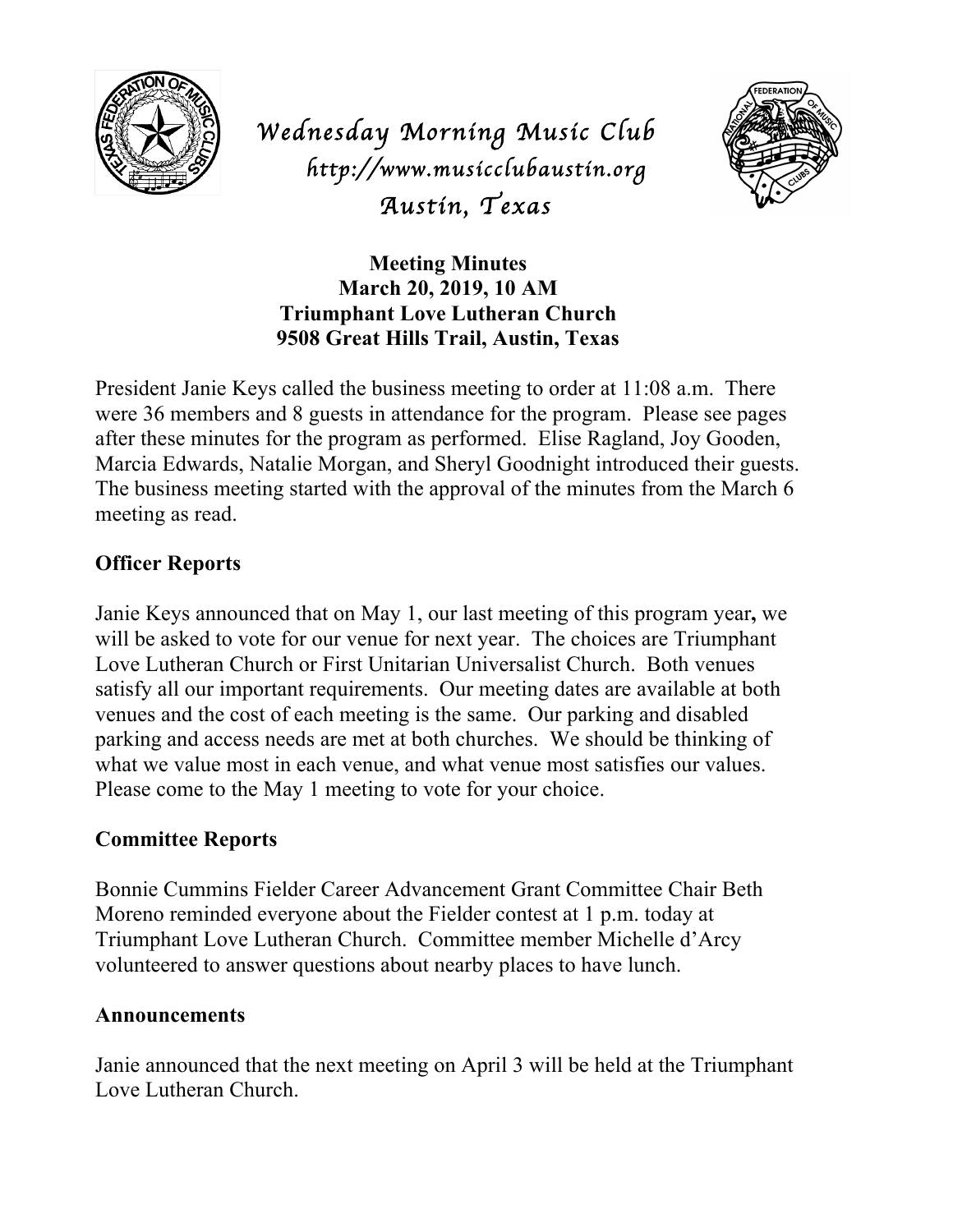Carlie Burdett reminded everyone of the TFMC Annual Convention in Lubbock next week, March 28-30 (Thurs. – Sat.).

The meeting adjourned at 11:16 a.m.

Submitted by Virginia Kniesner, Recording Secretary